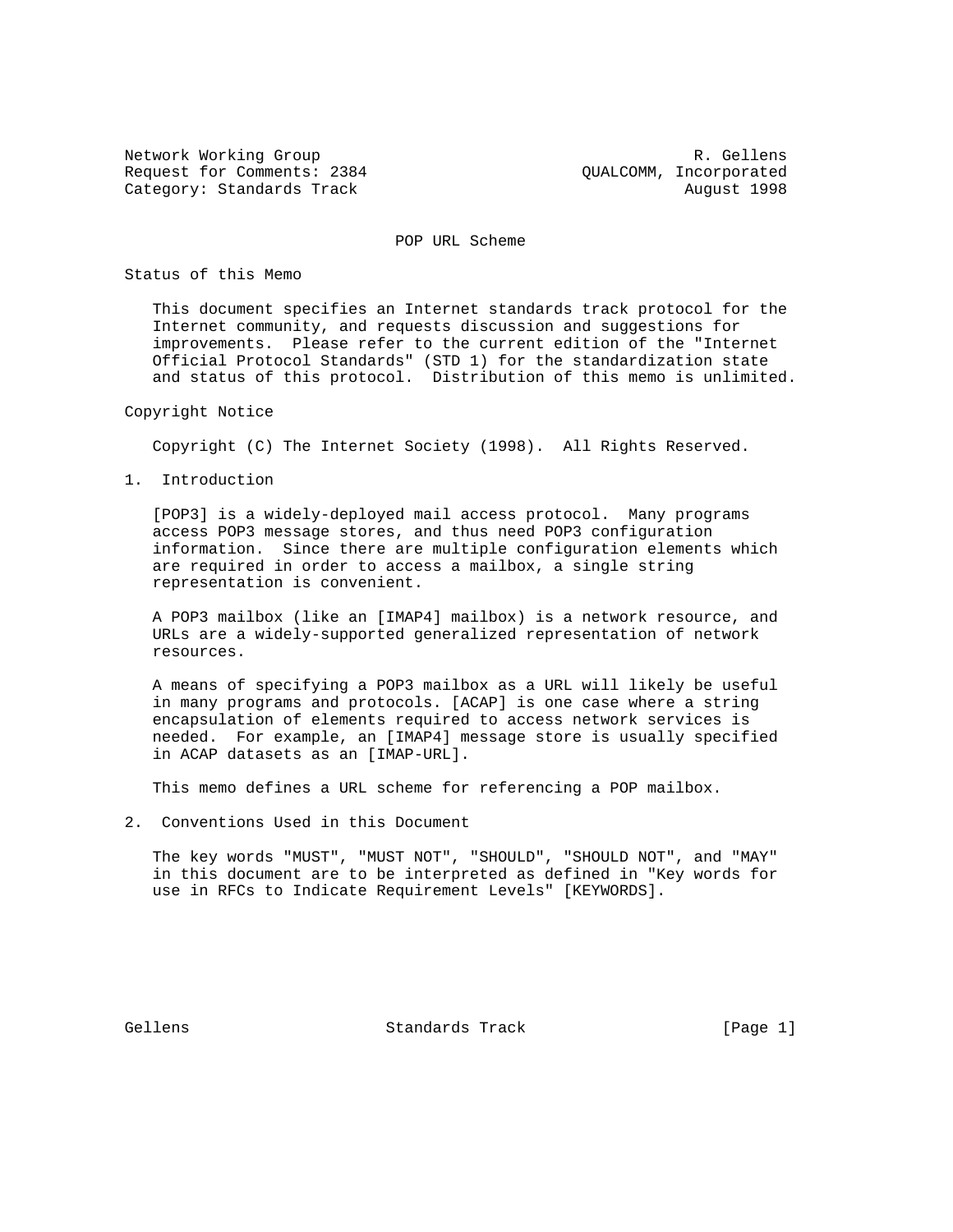3. POP Scheme

 The POP URL scheme designates a POP server, and optionally a port number, authentication mechanism, authentication ID, and/or authorization ID.

 The POP URL follows the common Internet scheme syntax as defined in RFC 1738 [BASIC-URL] except that clear text passwords are not permitted. If :<port> is omitted, the port defaults to 110.

The POP URL is described using [ABNF] in Section 8.

A POP URL is of the general form:

pop://<user>;auth=<auth>@<host>:<port>

Where <user>, <host>, and <port> are as defined in RFC 1738, and some or all of the elements, except "pop://" and <host>, may be omitted.

4. POP User Name and Authentication Mechanism

 An authorization (which mailbox to access) and authentication (whose password to check against) identity (referred to as "user name" for simplicity) and/or authentication mechanism name may be supplied. These are used in a "USER", "APOP", "AUTH" [POP-AUTH], or extension command after making the connection to the POP server. If the URL doesn't supply an authentication identifier, the program interpreting the POP URL SHOULD request one from the user.

 An authentication mechanism can be expressed by adding ";AUTH=<enc auth-type>" to the end of the user name. If the authentication mechanism name is not preceded by a "+", it is a SASL POP [SASL] mechanism. If it is preceded by a "+", it is either "APOP" or an extension mechanism.

When an <enc-auth-type> is specified, the client SHOULD request appropriate credentials from that mechanism and use the "AUTH", "APOP", or extension command instead of the "USER" command. If no user name is specified, one SHOULD be obtained from the mechanism or requested from the user as appropriate.

 The string ";AUTH=\*" indicates that the client SHOULD select an appropriate authentication mechanism. It MAY use any mechanism supported by the POP server.

 If an <enc-auth-type> other than ";AUTH=\*" is specified, the client SHOULD NOT use a different mechanism without explicit user permission.

Gellens Standards Track [Page 2]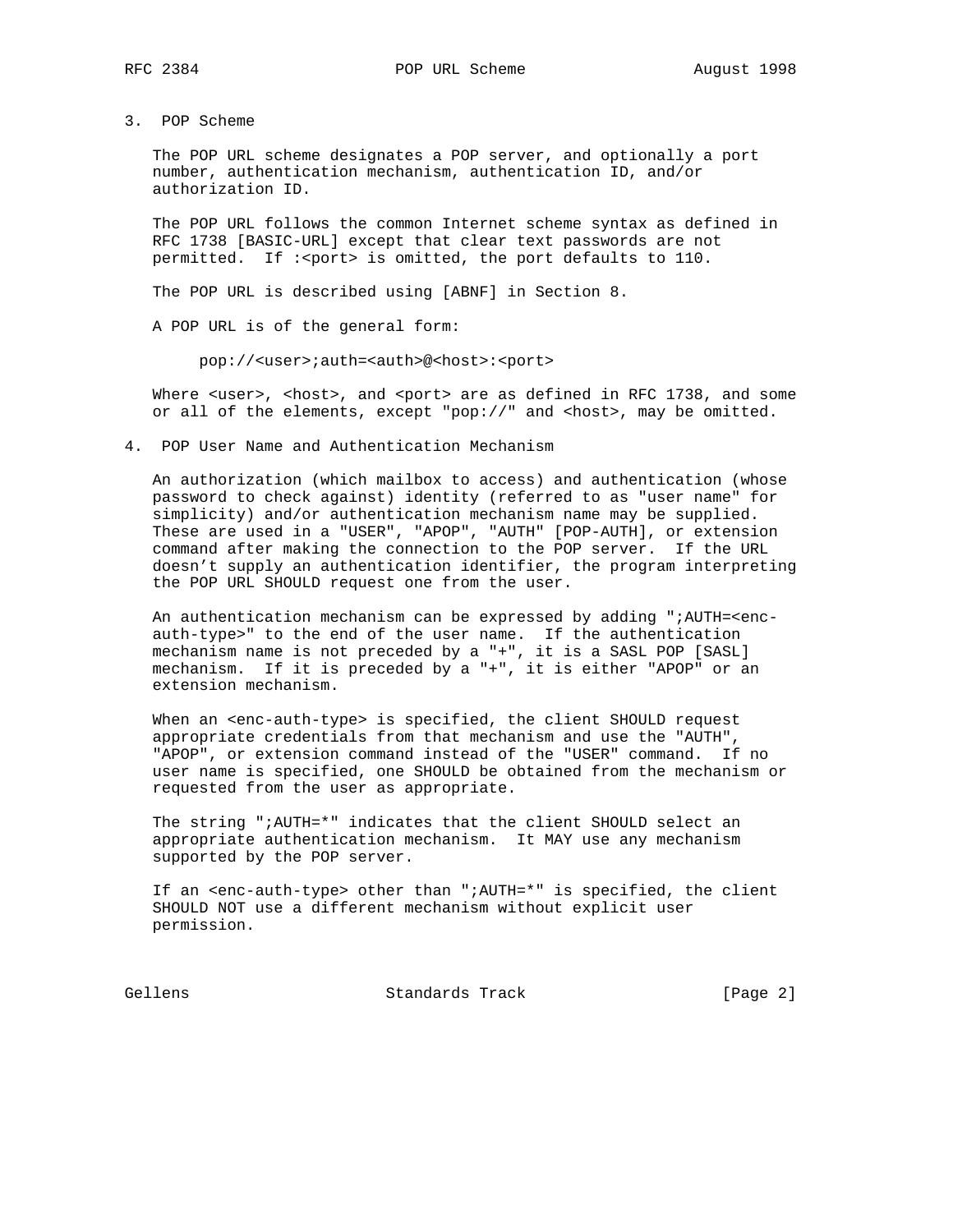If a user name is included with no authentication mechanism, then ";AUTH=\*" is assumed.

 Since URLs can easily come from untrusted sources, care must be taken when resolving a URL which requires or requests any sort of authentication. If authentication credentials are supplied to the wrong server, it may compromise the security of the user's account. The program resolving the URL should make sure it meets at least one of the following criteria in this case:

 (1) The URL comes from a trusted source, such as a referral server which the client has validated and trusts according to site policy. Note that user entry of the URL may or may not count as a trusted source, depending on the experience level of the user and site policy.

 (2) Explicit local site policy permits the client to connect to the server in the URL. For example, if the client knows the site domain name, site policy may dictate that any hostname ending in that domain is trusted.

 (3) The user confirms that connecting to that domain name with the specified credentials and/or mechanism is permitted.

 (4) A mechanism is used which validates the server before passing potentially compromising client credentials.

 (5) An authentication mechanism is used which will not reveal information to the server which could be used to compromise future connections.

 A URL containing ";AUTH=\*" should be treated with extra care since it might fall back on a weaker security mechanism. Finally, clients are discouraged from using a plain text password as a fallback with ";AUTH=\*" unless the connection has strong encryption (e.g., a key length of greater than 56 bits).

 Note that if unsafe or reserved characters such as " " or ";" are present in the user name or authentication mechanism, they MUST be encoded as described in RFC 1738 [BASIC-URL].

5. Relative POP URLs

Relative POP URLs are not permitted.

Gellens Standards Track [Page 3]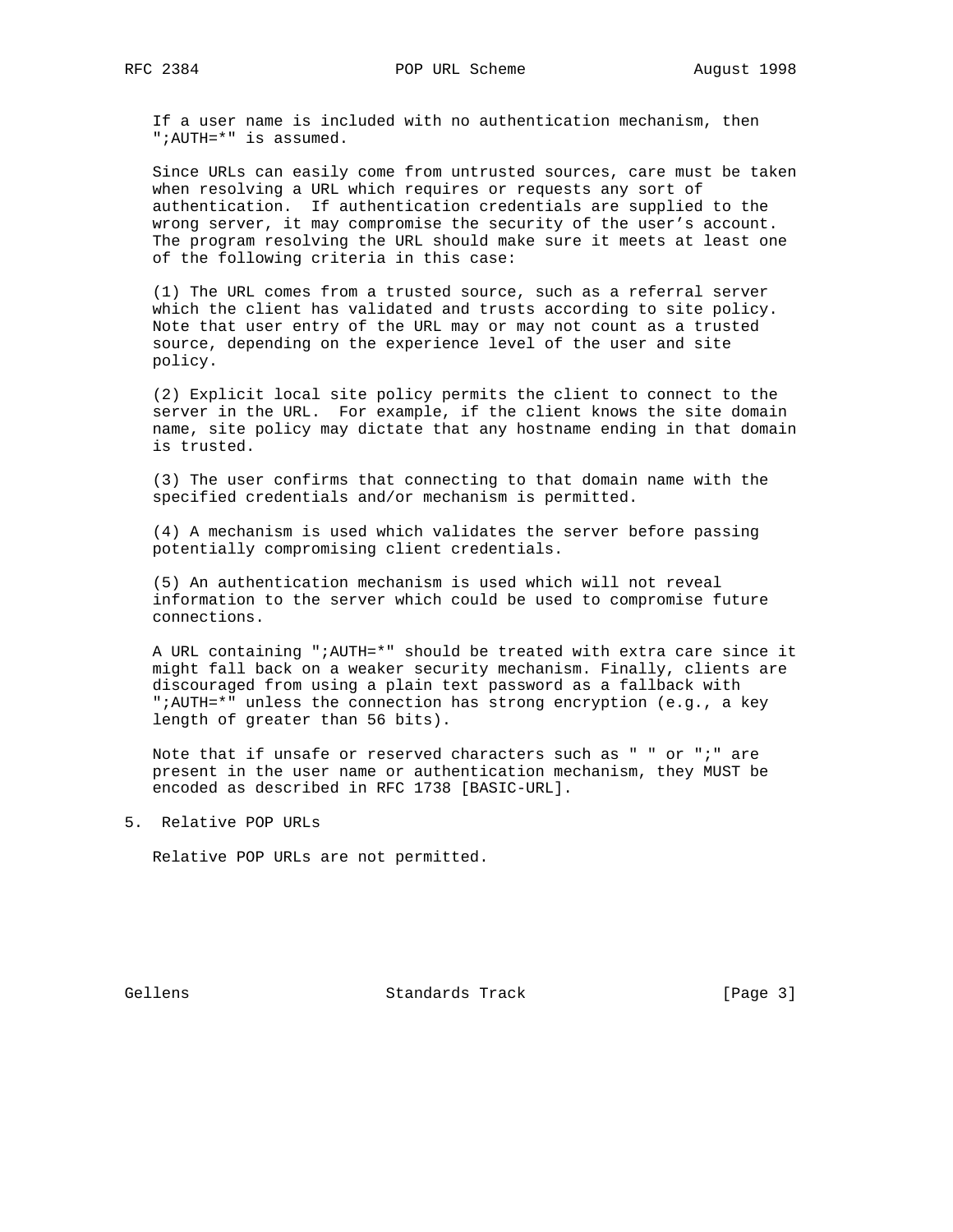6. Multinational Considerations

 Since 8-bit characters are not permitted in URLs, [UTF8] characters are encoded as required by the URL specification [BASIC-URL].

7. Examples

 The following examples demonstrate how a POP client program might translate various POP URLs into a series of POP commands. Commands sent from the client to the server are prefixed with "C:", and responses sent from the server to the client are prefixed with "S:".

The URL:

<pop://rg@mailsrv.qualcomm.com>

Results in the following client commands:

 <request password from user> <connect to mailsrv.qualcomm.com, port 110> S: +OK POP3 server ready <1896.697170952@mailsrv.qualcomm.com> C: USER rg  $S: +OK$  C: PASS secret S: +OK rg's mailbox has 2 messages (320 octets)

The URL:

<pop://rg;AUTH=+APOP@mail.eudora.com:8110>

Results in the following client commands:

 <client requests password from user> <connect to mail.eudora.com, port 8110> S: +OK POP3 server ready <1896.697170952@mail.eudora.com> C: APOP rg c4c9334bac560ecc979e58001b3e22fb S: +OK mailbox has 1 message (369 octets)

The URL:

<pop://baz;AUTH=SCRAM-MD5@foo.bar>

Results in the following client commands:

<connect to foo.bar, port 110>

 S: +OK POP3 server ready <1896.697170952@foo.bar> C: AUTH SCRAM-MD5 AGNocmlzADx0NG40UGFiOUhCMEFtL1FMWEI3MmVnQGVsZW

Gellens **Standards Track** [Page 4]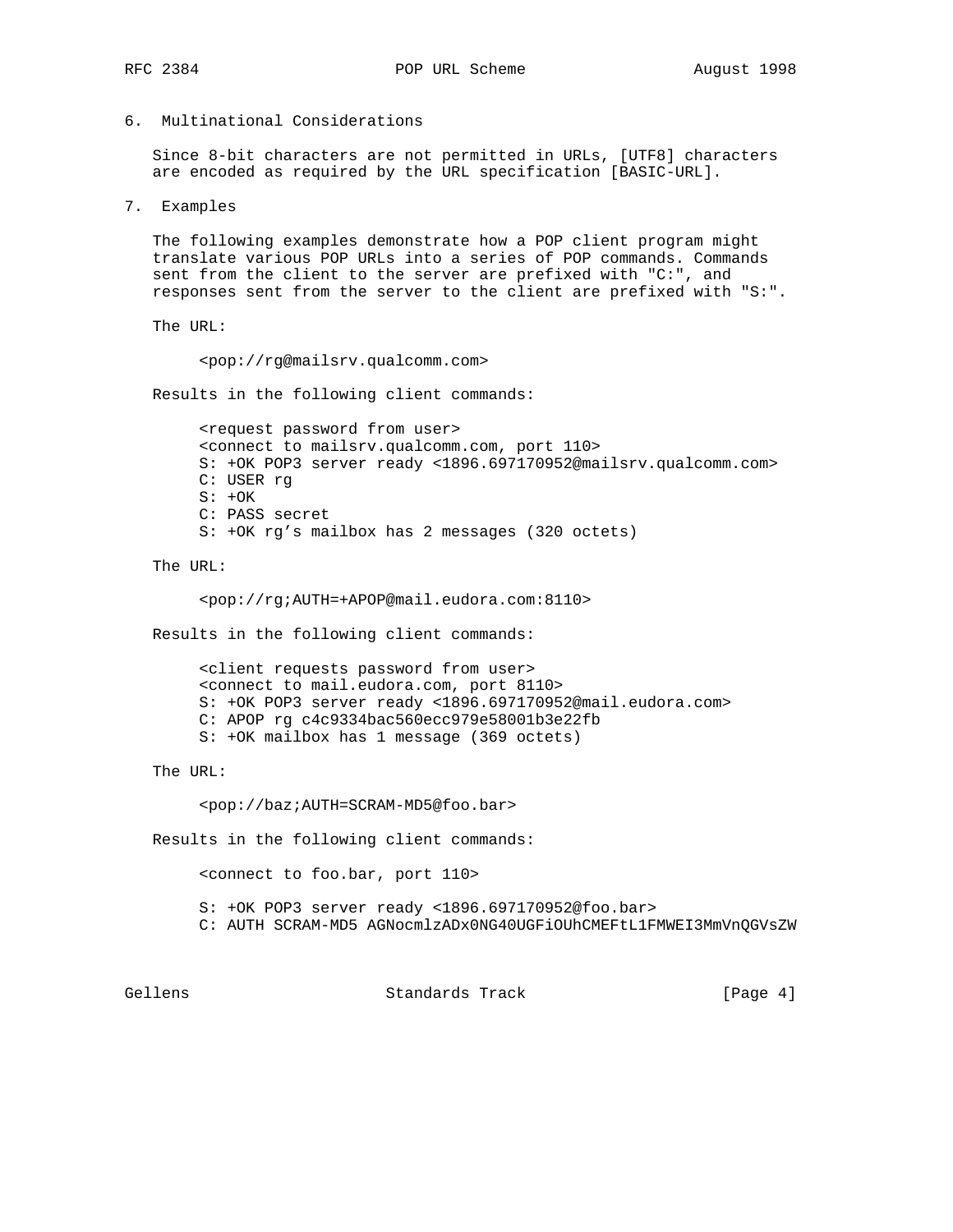Fub3IuaW5ub3NvZnQuY29tPg== S: + dGVzdHNhbHQBAAAAaW1hcEBlbGVhbm9yLmlubm9zb2Z0LmNvbQBq aGNOWmxSdVBiemlGcCt2TFYrTkN3 C: AQAAAMg9jU8CeB4KOfk7sUhSQPs= S: + U0odqYw3B7XIIW0oSz65OQ== C:

- S: +OK mailbox has 1 message (369 octets)
- 8. ABNF for POP URL scheme

The POP URL scheme is described using [ABNF]:

| achar      | = uchar / " $\&$ " / "=" / " <sup>~</sup> "<br>; see [BASIC-URL] for "uchar" definition |
|------------|-----------------------------------------------------------------------------------------|
| auth       | $=$ ";AUTH=" $($ "*" / enc-auth-type $)$                                                |
|            | $enc$ -auth-type = $enc$ -sasl / $enc$ -ext                                             |
| enc-ext    | $= " +" ("APOP" / 1*achar)$<br>:APOP or encoded extension mechanism name                |
| $enc-sas1$ | $= 1*ackar$<br>iencoded version of [SASL] "auth type"                                   |
| enc-user   | $= 1*ackar$<br>iencoded version of [POP3] mailbox                                       |
| pop-url    | $= "pop://" server$                                                                     |
| server     | = [user-auth "@"] hostport<br>See [BASIC-URL] for "hostport" definition                 |
| user-auth  | $=$ enc-user [auth]                                                                     |

9. Security Considerations

 Security considerations discussed in the [POP3] specification and the [BASIC-URL] specification are relevant. Security considerations related to authenticated URLs are discussed in section 4 of this document.

 Many email clients store the plain text password for later use after logging into a POP server. Such clients MUST NOT use a stored password in response to a POP URL without explicit permission from the user to supply that password to the specified host name.

Gellens Standards Track [Page 5]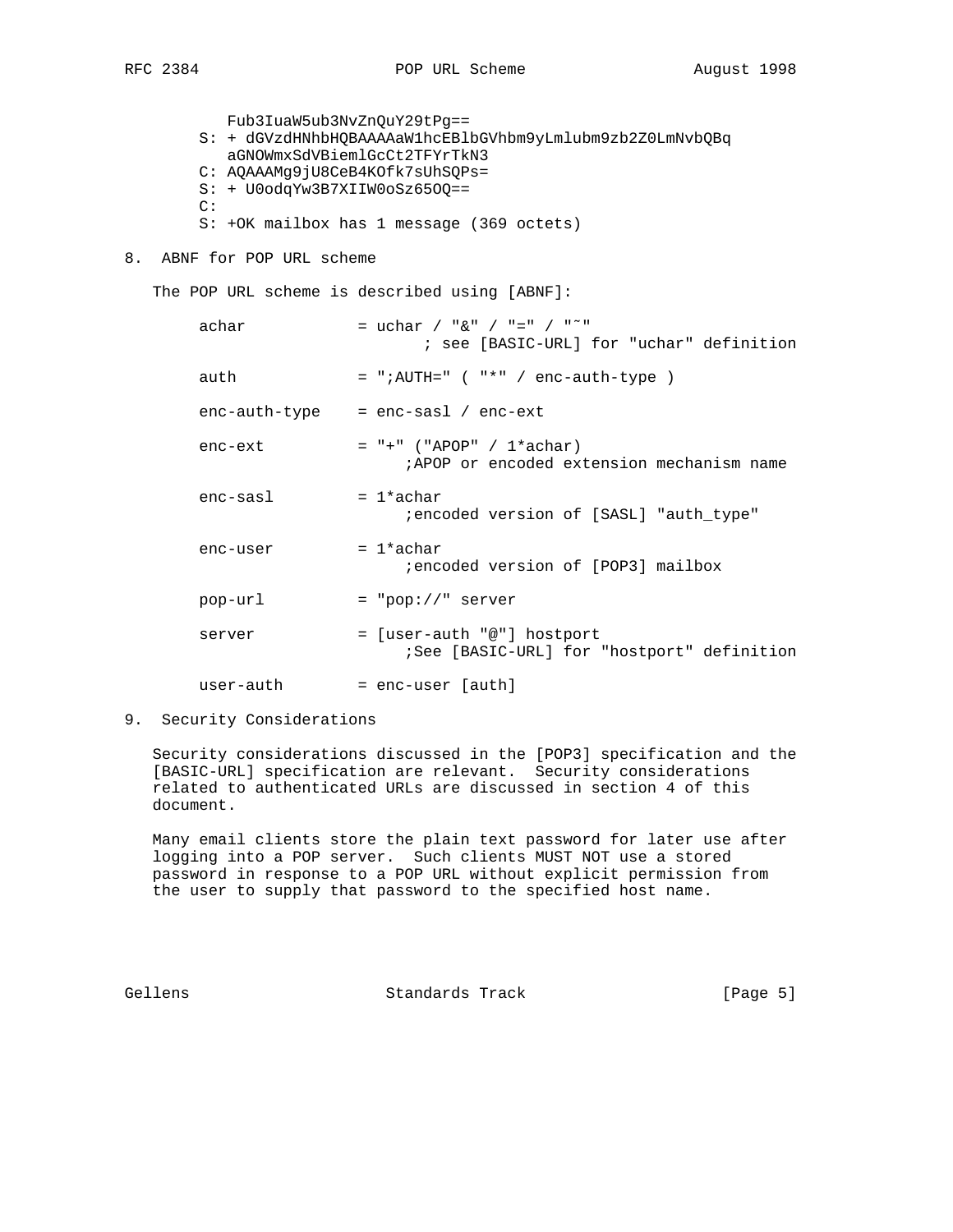## 10. Acknowledgements

 This document borrows heavily from Chris Newman's [IMAP-URL] specification, and has attempted to follow the advice in [URL- GUIDELINES].

11. References

| [ABNF]      | Crocker, D., and P. Overell, "Augmented BNF for<br>Syntax Specifications: ABNF", RFC 2234, November<br>1997.      |
|-------------|-------------------------------------------------------------------------------------------------------------------|
| [ACAP]      | Newman, C., and J. Myers, "ACAP -- Application<br>Configuration Access Protocol", RFC 2244, November<br>1997.     |
| [BASIC-URL] | Berners-Lee, T., Masinter, L., and M. McCahill,<br>"Uniform Resource Locators (URL)", RFC 1738,<br>December 1994. |
| [IMAP-URL]  | Newman, C., "IMAP URL Scheme", RFC 2192, September<br>1997.                                                       |
| [IMAP4]     | Crispin, M., "Internet Message Access Protocol -<br>Version 4rev1", RFC 2060, December 1996.                      |
| [KEYWORDS]  | Bradner, S., "Key words for use in RFCs to Indicate<br>Requirement Levels", BCP 14, RFC 2119, March 1997.         |
| [POP-AUTH]  | Myers, J., "POP3 AUTHentication command", RFC 1734,<br>December 1994.                                             |
| [POP3]      | Myers, J., and M. Rose, "Post Office Protocol --<br>Version 3", STD 53, RFC 1939, May 1996.                       |
| [SASL]      | Myers, J., "Simple Authentication and Security Layer<br>(SASL)", RFC 2222, October 1997.                          |
|             | [URL-GUIDELINES] Masinter, Alvestrand, Zigmond, "Guidelines for new<br>URL Schemes", Work in Progress.            |
| [UTF8]      | Yergeau, F., "UTF-8, a transformation format of ISO<br>10646", RFC 2279, January 1998.                            |
|             |                                                                                                                   |

Gellens Standards Track [Page 6]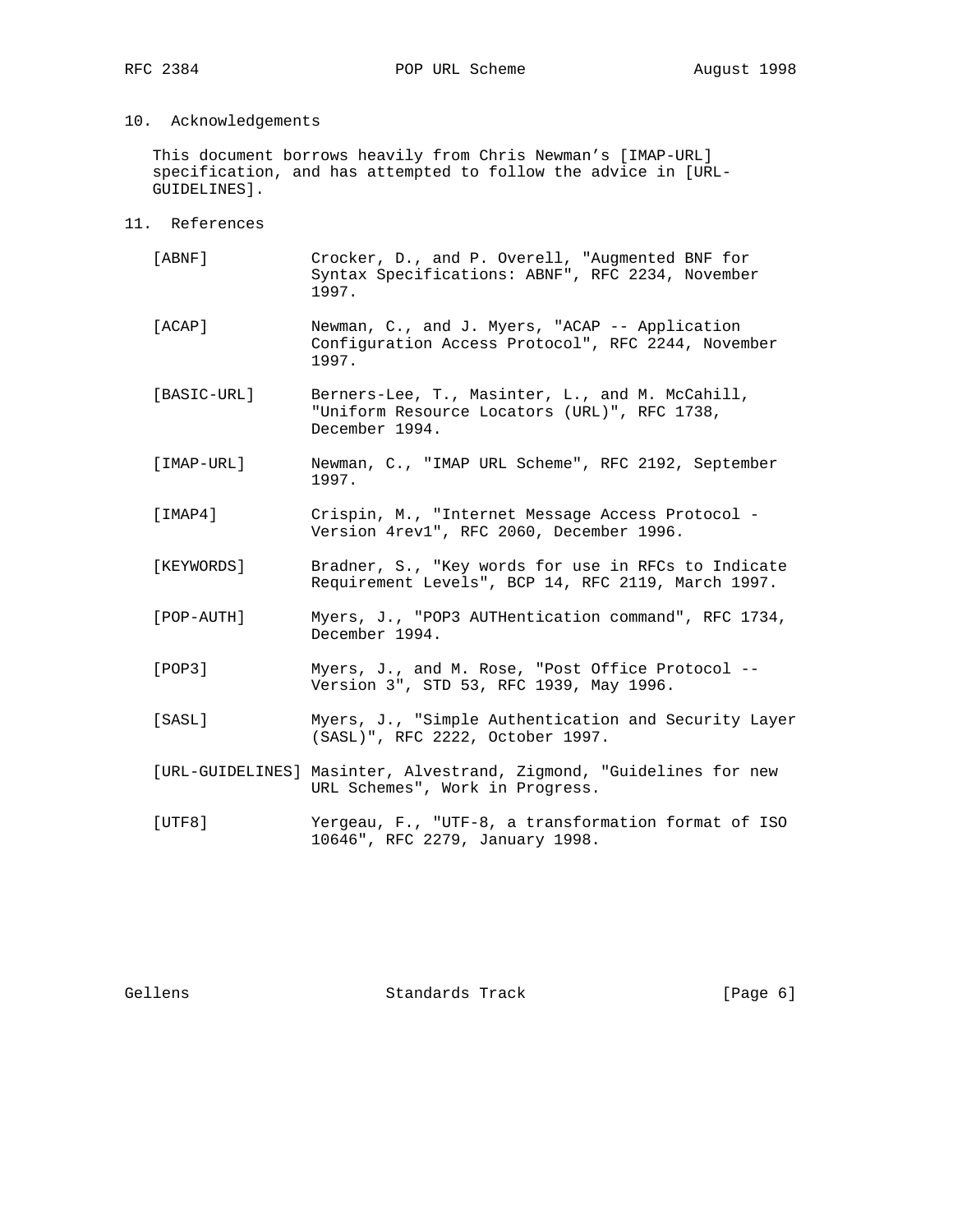## 12. Author's Address

 Randall Gellens QUALCOMM, Incorporated 6455 Lusk Blvd. San Diego, CA 92121-2779 U.S.A.

 Phone: +1 619 651 5115 Fax: +1 619 651 5334 EMail: Randy@Qualcomm.Com

Gellens Standards Track [Page 7]